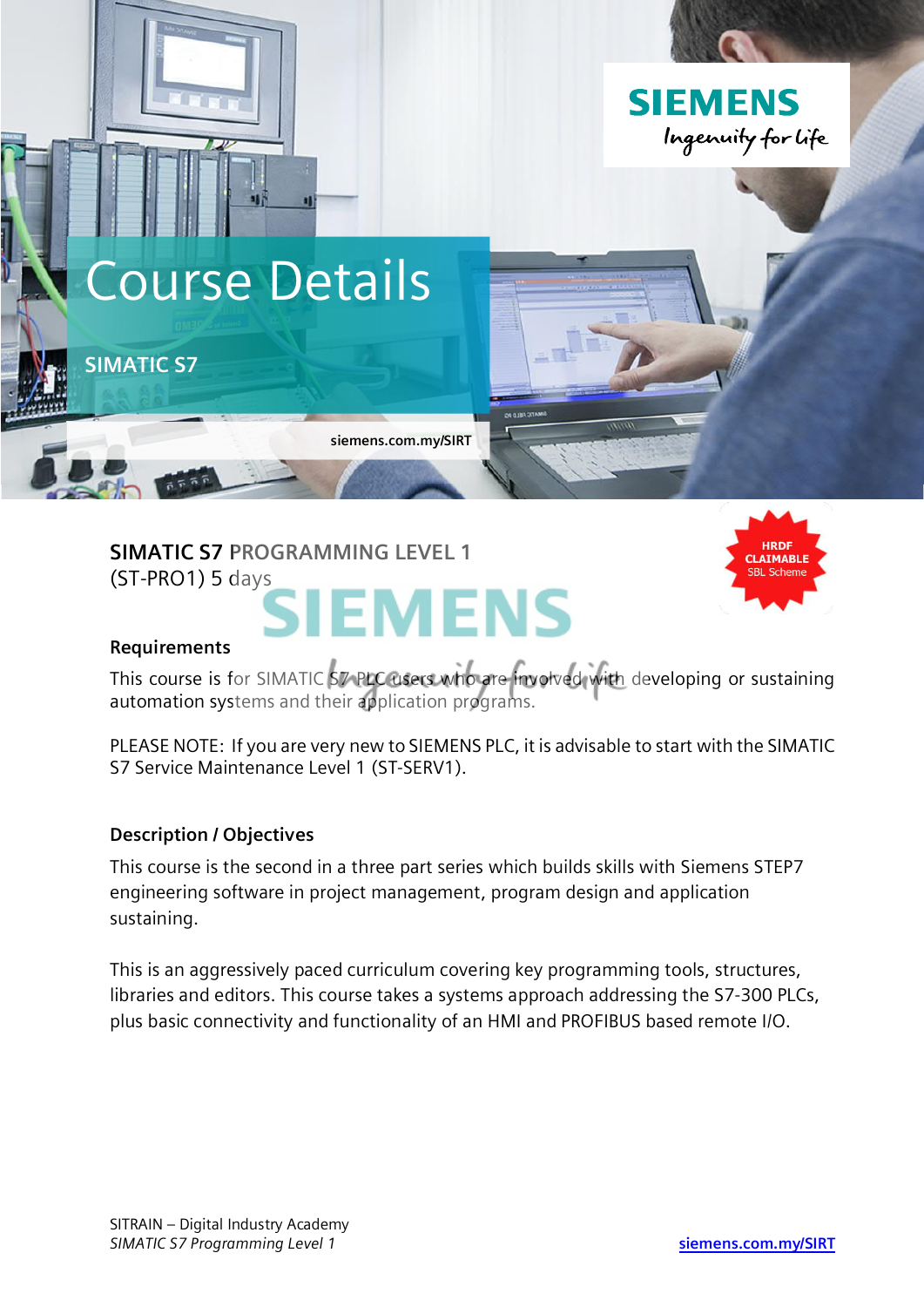

#### **Content**

- Complete a system hardware configuration.
- Build, document, test and troubleshoot a structured STEP7 program.
- Program using the multiple address types.
- Use symbolic addressing.
- Use core application instructions, functions and blocks.
- Program using the processed analog values.
- Generate data blocks.
- Establish connections to an HMI

## **Target Group**

Technical/ Maintenance Engineer, Programmers, Project Manager/ Staffs

#### **Contact Information**

**SIEMENS MALAYSIA SDN. BHD. (93008-X) HRDF Training Provider ID: 13213/82**

**IENS** Digital Industries, SITRAIN Training Room, Level 15-1, CP Tower, No. 11, Jalan 16/11, or life Pusat Dagang Seksyen 16, 46350 Petaling Jaya, Selangor.

**Helpdesk: 1800 808 8888 E-mail: industry.my@siemens.com e-Pass: https://siemens.asia/e-pass\_v2/ASEAN/main/ Website: siemens.com.my/SIRT**

**Bank Details**

| <b>Bank Name:</b>               | Deutsche Bank (M) Bhd            |
|---------------------------------|----------------------------------|
| Bank Account Number: 0020768000 |                                  |
| <b>Bank Address:</b>            | 18th - 20th Floor, Menara IMC 8, |
|                                 | Jalan Sultan Ismail,             |
|                                 | 50250, Kuala Lumpur              |
| <b>Bank Swift Code:</b>         | <b>DEUTMYKLXXX</b>               |